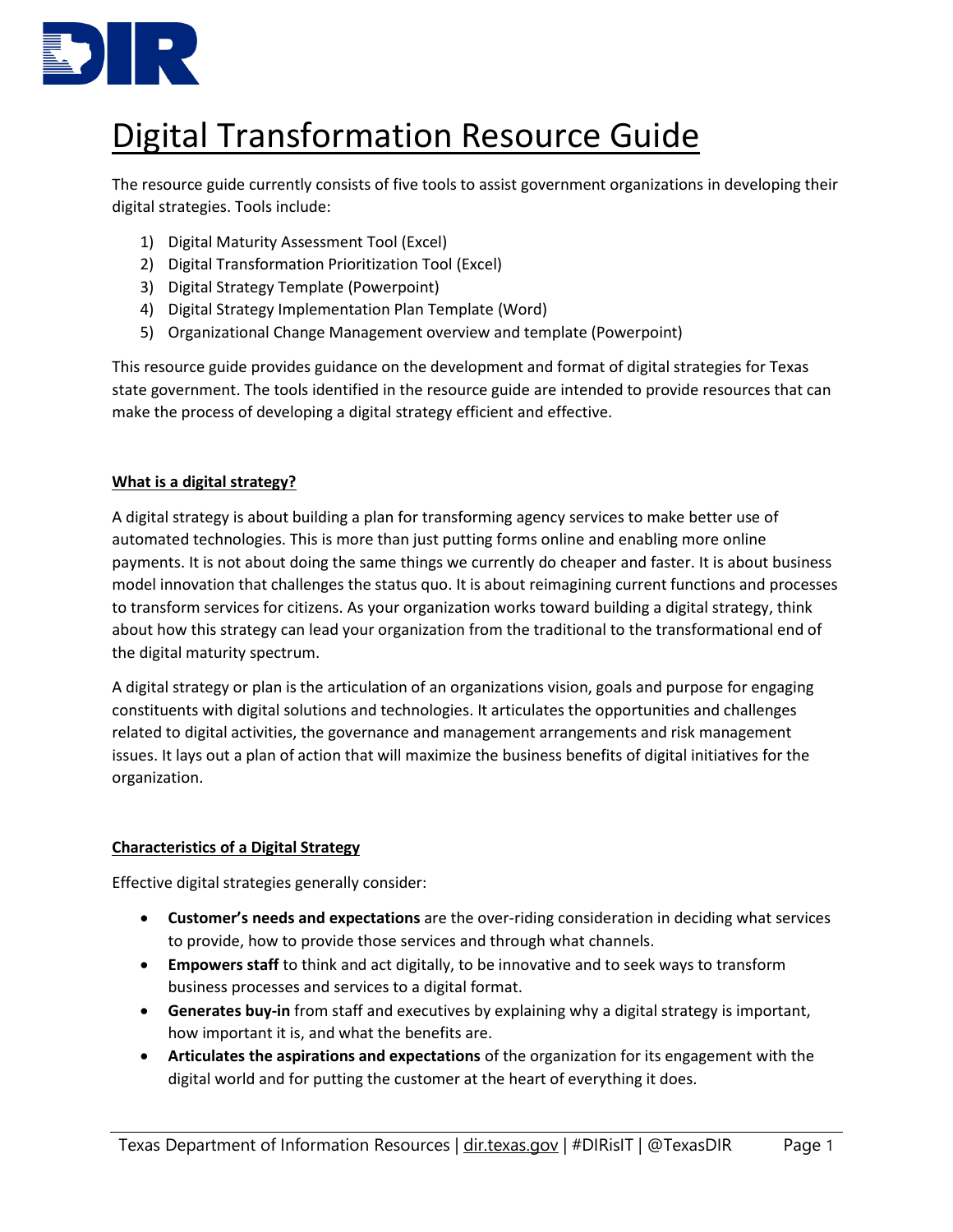

- **Provides the ground rules and framework** for imagining, creating, managing, delivering and monitoring digital services and digital channels.
- **Identifies and addresses the factors critical to the success** of digital activities to minimize the risks and maximize the benefits.
- **Provides the criteria to prioritize digital activities** so resources and energies are directed and planned appropriately.
- **Articulates and describes the characteristics of a digital culture** so the organization can assess the nature and scope of the effort required to adopt.
- **Reduces the risks** of engaging with the digital world and of failing to meet the needs and expectations of customers.
- **Proof of value** to demonstrate benefits and achieve executive leadership support

### **Steps to building a Digital Strategy for your Agency**

- 1) **Complete the maturity assessment tool –** it will help your agency understand the current level of digital maturity and identify what you are doing well and where improvements can be made.
- 2) **Complete the prioritization tool** it will assist your agency in determining what digital projects you should undertake first.
- 3) **Complete the Digital Strategy template** this will assist in articulating the digital transformation vision for your agency, how the agency plans to achieve it, and what activities will need to be undertaken to realize the benefits of digital technology in the future.
- 4) **Complete the implementation plan template** this can be used to map out the activities for the following years.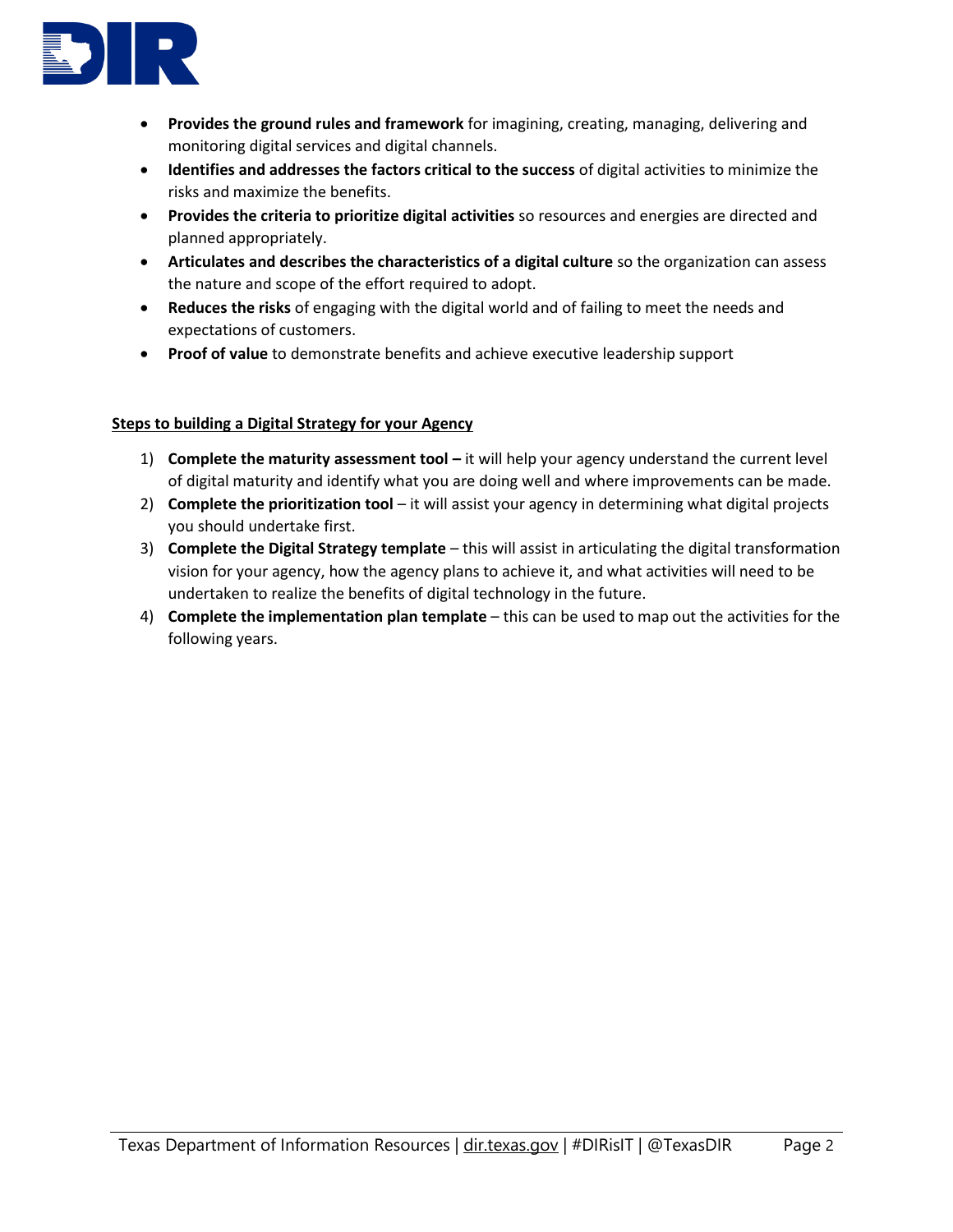

#### **Additional Information on how to use the tools:**

#### **Maturity Model Assessment**

The tool presents five pillars of digital maturity (*Governance and Leadership, People and Culture, Capacity and capability, Innovation and Technology*) and divides each pillar into 5 levels of maturity – *Minimal to Transformed.* Under each level are the characteristics that would be expected for an organization that is at the level of digital maturity.

| The executive support, authorization, and reporting processes and detailing of roles and responsibilities.<br>Level 1<br>Level <sub>2</sub><br>Level 3<br>Level 4<br>Minimal<br><b>Informal and reactive</b><br><b>Transitional</b><br><b>Customer-driven</b>                                                                                                                                                                                                                                                                                                                                                                                                                                                                                                                                                                                                                                                                                                                                                                                                                                                                                                                                                                                                                                                                                                                                                                                                                                                                                                                                                                                                                                                                                                                                                        |                                                                                                                                                                                                                                                                                                                                                                                                                                                                                                                      |
|----------------------------------------------------------------------------------------------------------------------------------------------------------------------------------------------------------------------------------------------------------------------------------------------------------------------------------------------------------------------------------------------------------------------------------------------------------------------------------------------------------------------------------------------------------------------------------------------------------------------------------------------------------------------------------------------------------------------------------------------------------------------------------------------------------------------------------------------------------------------------------------------------------------------------------------------------------------------------------------------------------------------------------------------------------------------------------------------------------------------------------------------------------------------------------------------------------------------------------------------------------------------------------------------------------------------------------------------------------------------------------------------------------------------------------------------------------------------------------------------------------------------------------------------------------------------------------------------------------------------------------------------------------------------------------------------------------------------------------------------------------------------------------------------------------------------|----------------------------------------------------------------------------------------------------------------------------------------------------------------------------------------------------------------------------------------------------------------------------------------------------------------------------------------------------------------------------------------------------------------------------------------------------------------------------------------------------------------------|
|                                                                                                                                                                                                                                                                                                                                                                                                                                                                                                                                                                                                                                                                                                                                                                                                                                                                                                                                                                                                                                                                                                                                                                                                                                                                                                                                                                                                                                                                                                                                                                                                                                                                                                                                                                                                                      |                                                                                                                                                                                                                                                                                                                                                                                                                                                                                                                      |
|                                                                                                                                                                                                                                                                                                                                                                                                                                                                                                                                                                                                                                                                                                                                                                                                                                                                                                                                                                                                                                                                                                                                                                                                                                                                                                                                                                                                                                                                                                                                                                                                                                                                                                                                                                                                                      | Level 5<br><b>Transformed</b>                                                                                                                                                                                                                                                                                                                                                                                                                                                                                        |
| digital strategy integrated into<br>little buy-in from the executive<br>value proposition of digital starting<br>departmental planning process<br>$\Box$ digital strategy in place<br>for digital solutions or<br>$\Box$ to be acknowledged by executive<br>and influences overall<br>strategy<br>organisational strategy and<br>exploring the impact of innovation<br>roles and responsibilities for<br>benefits are well-defined.<br>a website exists but there is.<br>$\Box$ delivering the digital strategy are<br>and emerging technologies on the<br>no departmental digital<br>understood and drive all digital<br>clear and understood<br>business<br>activity<br>strategy<br>leadership<br>some one-off collaboration with<br>digital value proposition not<br>benefits are well-defined,<br>other departments regarding digital<br>and customers understood,<br>understood or developed<br>understood<br>service delivery<br>monitored and reported on<br>social media channels are<br>seamless customer experience<br><b>Governance and</b><br>digital opportunities are not<br>$\Box$ monitored but social media is seen<br>across all channels - digital and<br>□ strategic digital partnerships<br>understood or defined<br>more as a risk than an opportunity<br>non-digital<br>with other departments<br>focussed on audiences and their<br>ad hoc digital projects<br>departments, utilising multiple<br>nitiated by internal groups<br>needs and emerging<br>technologies<br>and individuals<br>channels<br>a social media presence or<br>pro-active engagement with<br>$\Box$ engagement with customers<br>customers across all digital<br>has not been permitted by the<br>$\sqcup$ channels<br>executive<br>the benefits of social media are<br>□ understood and drive social<br>media activity | digital strategy is ember<br>in, and indistinguishabl<br>from, the organisational<br>vision and strategy<br>executive ungerstangs a<br>fully embraces digital<br>channels and leads by<br><b>Avanced</b><br>KPIs and benefits to the business<br>new services and produ<br>are born digital<br>non-digital services and<br>products are reengineer<br>ioined up and re-born as<br>digital<br>digital services and<br>strategic collaboration with other<br>channels drive the<br>organisational structure<br>manelas |

Your maturity level rating (only check 1 box):

 $\Box$ 1  $\Box$ 1.5  $\Box$ 2  $\Box$ 25  $\Box$ 3  $\Box$ 35  $\Box$ 4  $\Box$ 45  $\Box$ 5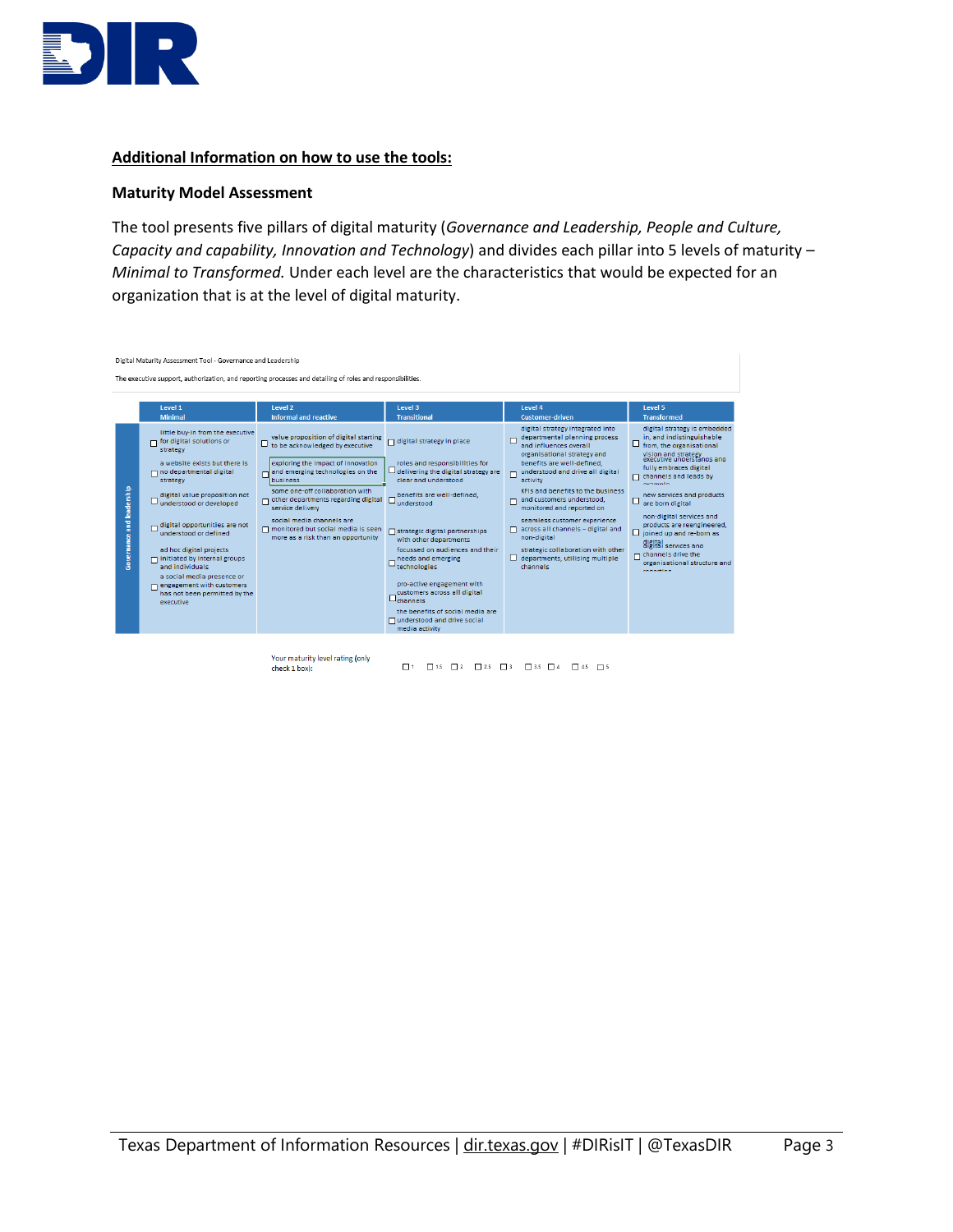

## **Digital Strategy Template**

This template is a guide and can be amended to fit the organization.

rational for the digital strategy. Include why digital transformation is important.

 emphasis on the customer and  delivery. There should be an  criteria to assess the direction of **What** – identify the key characteristics of the organization's digital strategy and provide a brief explanation of each. These are the key pillars and principles that provide the digital channels and service on transformation of the business.

people in the organization with experience in customer needs, management, business operations, digital channels, marketing, communications and IT staff supporting **Why** – this is the the technologies and infrastructure. **Digital Strategy Template**   $- - - - - -$  ow and w<del>l</del><br>will be<br>ransforme  **WHAT 11222 1222 1223 1224 1225 1226 1227 1227 1227 1227 1227 1227 1227 1227 1227 1227 1227 1227 1227 1227 1227 1227 1227 1227 1227 1227 1227 1227 1227 1227 1227 122 Custom** purpose of the DS n pose of the i<br>iiding princip<br>efining charax  **M**  ng How Texas Government Serves Texans | #DIRislT  $\overline{|\cdots}$ 

The strategy should be completed by a team of

**How** – identify the key success factors and actions that must be addressed in order to fulfill the vision. These will be high level and might require additional consultation with stakeholders and customers.

**Benefits** – these are the desired outcomes for customers and the organization. These can become the KPI's so where feasible set targets of timeframe and results.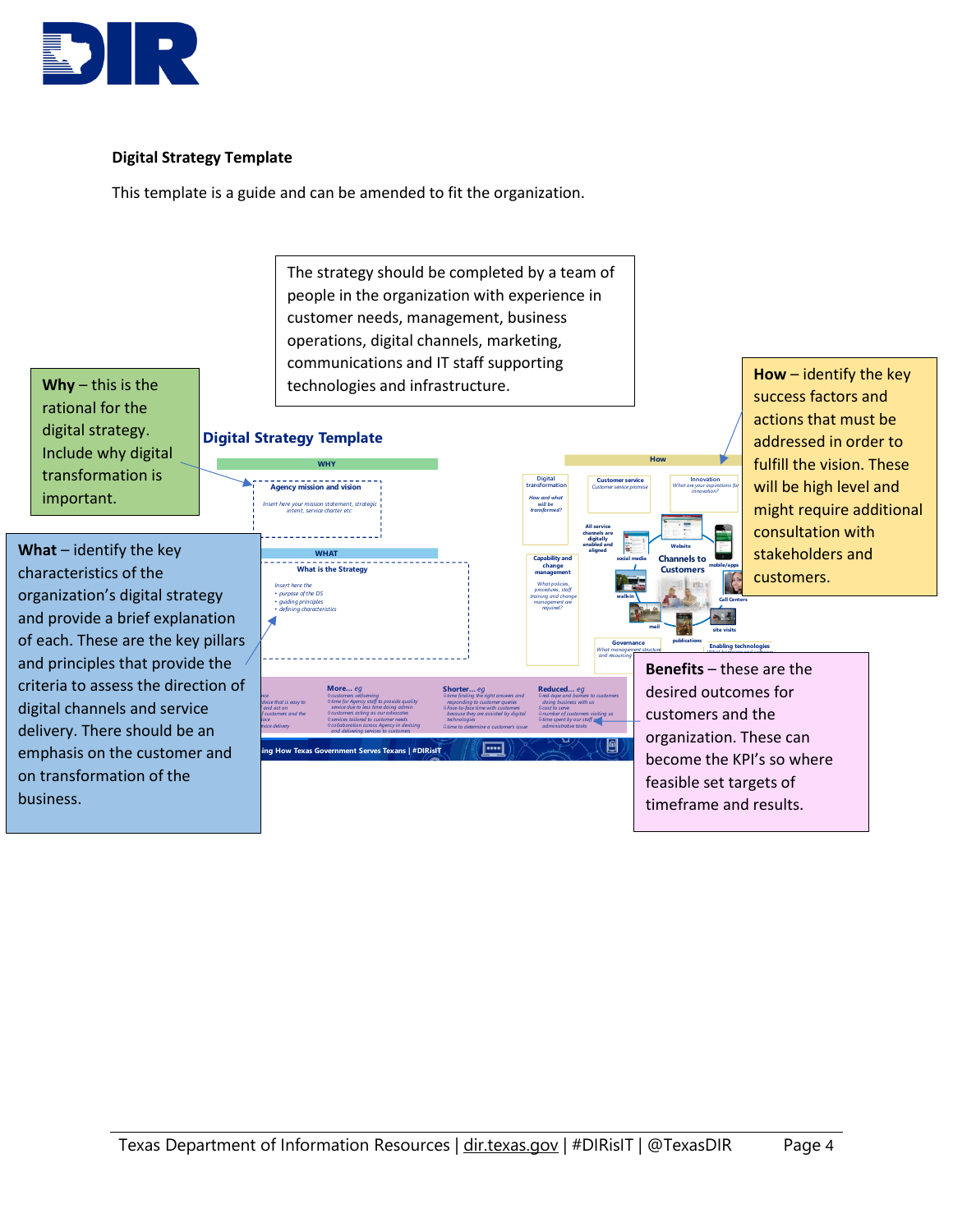

#### **Digital Transformation Prioritization Tool**

The purpose of this tool is to reduce the risk of undertaking digital transformation projects that are not likely to succeed because they are too difficult to undertake or fail to have real benefits to customers. The tool will help you to prioritize the roll-out of potential digital projects by considering how each project rates against four key categories of criteria that include:

- Mandatory criteria
- **Benefits**
- Ease of execution
- Risk

Mandatory requirements are those that must be met by a project. A, NO, rating for any mandatory requirement renders it ineligible for consideration (this  $\sqrt{ }$ is indicated by FAIL appearing in the score line.

The cost rating (high, medium, low) is an estimate only and should be considered relative to that which you would expect for a similar project.

Ease of execution refers to those aspects that impact on how quickly and easily the project can be initiated, developed and delivered. How much effort is required by the organization to make this happen.

| <b>Digital Transformation (Project)</b>                                           | $\mathbf{D}$            | <b>G</b><br>H<br><b>Project Titles</b><br>Penjaul Denneipling mockhook sheet! |                |            |                    |                         |                |                  |                                      | obvious that a project will not meet<br>a mandatory requirement, do not<br>include it in this list, but record it in a |       |                                            |  |
|-----------------------------------------------------------------------------------|-------------------------|-------------------------------------------------------------------------------|----------------|------------|--------------------|-------------------------|----------------|------------------|--------------------------------------|------------------------------------------------------------------------------------------------------------------------|-------|--------------------------------------------|--|
| <b>Prioritization Tool</b>                                                        |                         |                                                                               |                |            |                    |                         |                |                  |                                      | 'to be considered' list.                                                                                               |       |                                            |  |
| Selection oritoria                                                                | Critorio<br>Moight      | Prajral                                                                       | Prairel        | Project    | Project            | Project                 | Prajrol        | $\sim$           | Penicul                              |                                                                                                                        |       |                                            |  |
|                                                                                   |                         | п                                                                             | п              | ٠          | п                  | п                       | п              | ٠                | $\blacksquare$                       |                                                                                                                        |       |                                            |  |
| riandatur:                                                                        |                         |                                                                               |                |            |                    |                         |                |                  |                                      |                                                                                                                        |       |                                            |  |
| The peopel delivers a sea or leasufar and service                                 |                         | 80                                                                            | m÷.            | $4 - 4$    | $M_{\rm{max}}$     | Yra                     | $M_{\rm{max}}$ | $Y_{\text{max}}$ | 4.1                                  |                                                                                                                        |       |                                            |  |
| The perject has high alignment with one hosiness steategy                         |                         | 80                                                                            | 80             | 4.78       | $Y_{\text{max}}$   | $Y_{FB}$                | 4.78           | $Y_{FB}$         | 4.78                                 |                                                                                                                        |       | Benefits refer to the short and long       |  |
| The peopeal has high alignment with our Digital Steategy                          |                         | $Y_{FB}$                                                                      | 4.78           | Yrs        | $\gamma_{\tau\pi}$ | $Y_{FB}$                | $\forall$ r a  | $Y_{FB}$         | 4.1                                  |                                                                                                                        |       |                                            |  |
| The persical has high alignment with the State Steaterin Plan (SSP)               |                         | $Y_{FB}$                                                                      | 4.14           | Yrs        | $Y_{FB}$           | $Y_{FB}$                | 44.4           | $Y_{FB}$         | $V_{\rm PB}$                         |                                                                                                                        |       | term advantages and positive impact        |  |
| $_{\rm{coll}}$                                                                    |                         |                                                                               |                |            |                    |                         |                |                  |                                      |                                                                                                                        |       |                                            |  |
| he leart of availateaucaditure crusiced to deartes the araical                    | -4                      | Hedison                                                                       | <b>Hedison</b> | ardian     | High               | High                    | <i>artisa</i>  | Hedison          | Hedian                               |                                                                                                                        |       | the project is estimated to have on        |  |
| The least of censeccal concoditors censiond to maintain the penjeut               | $\overline{\mathbf{1}}$ | <b>Leur</b>                                                                   | Lew.           | andless.   | Helian             | <b>Blake</b>            | Helisa         | <b>Less</b>      | <b>Lew</b>                           |                                                                                                                        |       | constituents, businesses,                  |  |
| Benefitr                                                                          |                         |                                                                               |                |            |                    |                         |                |                  |                                      |                                                                                                                        |       |                                            |  |
| Degeee la which it weeks aantaween' enpentations and needs                        | $\mathcal{I}$           | Hedison                                                                       | Hedison        | High       | High               | Hedisa                  | ardian         | High             | <b>High</b>                          |                                                                                                                        |       | communities and the government             |  |
| Degree to which it improves arguainational productivity                           | $\mathcal{F}$           | <b>High</b>                                                                   | High           | Hedison    | High               | <b>Risk</b>             | <b>Test</b>    | Hediau           | <b>Median</b>                        |                                                                                                                        |       |                                            |  |
| .<br>Degeer to which it endoors the sout to the State                             | z                       | <b>Leu</b>                                                                    | High           | Hedison    | High               | High                    | ardian         | High             | <b>Hedison</b>                       |                                                                                                                        |       | organization.                              |  |
| krari af hrarfil in ser syreng sed elsff - writ hringfasliafselianfreiralian,     | ×                       | <b>Right</b>                                                                  | Heliau         | Hedison    | High               | Right                   | <b>Test</b>    | Hedison          | Hedison                              |                                                                                                                        |       |                                            |  |
| <b>Euro of oxocution</b>                                                          |                         |                                                                               |                |            |                    |                         |                |                  |                                      |                                                                                                                        |       |                                            |  |
| aptenity of the hasiness peasess correspineering or acculing cequired.            | $\mathcal{I}$           | East                                                                          | East           | East       | Hard               | Hand                    | <b>Page</b>    | Hedison          | <b>Hand</b>                          |                                                                                                                        |       |                                            |  |
| Easy of crooring belgel and recovered to reality the transformation               | x                       | East                                                                          | East           | Hedison    | Hedison            | <b>Hand</b>             | ardian         | East             | <b>Median</b>                        |                                                                                                                        |       |                                            |  |
| Ease of censeing appeapeiate staff teach and skills                               | ,                       | Hedian                                                                        | East           | East       | Heliau             | Hedison                 | <b>PARK</b>    | Hedison          | East                                 |                                                                                                                        |       |                                            |  |
| Change management considerable connect attack bandin                              | ×                       | Easy.                                                                         | Easy           | Hedison    | East               | <b>Hand</b>             | <b>PARTS</b>   | Hedison          | <b>Hedison</b>                       |                                                                                                                        |       |                                            |  |
| inggarling agalran and infrantrusture eradinens                                   | $\boldsymbol{z}$        | <b>Hedison</b>                                                                | Hedison        | Hedian     | Helisa             | Hedison                 | <b>TANK</b>    | East.            | Hediam                               |                                                                                                                        |       |                                            |  |
| Cane of dealing with interdependent penjento, oecoloe offerings and<br>سنلمسلمللس | z                       | Helies                                                                        | Easy           | East       | Hand               | Hand                    | <b>PART</b>    | East             | <b>Hedison</b>                       |                                                                                                                        |       |                                            |  |
| Rick                                                                              |                         |                                                                               |                |            |                    |                         |                |                  |                                      |                                                                                                                        |       |                                            |  |
| Operational compatible impact on day for day operations.                          | z.                      | <b>High</b>                                                                   | <b>Lew</b>     | <b>Leu</b> | High               | High                    | <b>Test</b>    | <b>Leu</b>       | Hedison                              |                                                                                                                        |       |                                            |  |
| Prairel extenses : secretais exceptances, difficult la seasone concess            | <b>State</b>            | Helian                                                                        | <b>Last</b>    | High       | <b>Lew</b>         | Hick                    | <b>Test</b>    | <b>Law</b>       | Hediau                               |                                                                                                                        |       |                                            |  |
| Regulational - tibetibund peopeal in appopular, Failo or doesn't weet its KP to   | $\cdot$                 | <b>High</b>                                                                   | ordina         | High       | High               | Helica                  | ardian         | <b>Law</b>       | Les.                                 |                                                                                                                        |       | Risk refers to the degree of danger to the |  |
| Financial - napital und or operational expense experts attalled amount            | $\mathcal{F}$           | <b>Less</b>                                                                   | Leur.          | <b>Lew</b> | <b>Lew</b>         | Hedison                 | <b>Test</b>    | <b>Leur</b>      | <b>Lew</b>                           |                                                                                                                        |       |                                            |  |
| Organizational - rink to good goorreaseer and managround                          | -                       | <b>Leu</b>                                                                    | Leur.          | Leu-       | <b>Hedison</b>     | Hedison                 | <b>Test</b>    | Hedison          | <b>Median</b>                        |                                                                                                                        |       | organization of one or more aspects of     |  |
| <b>Handalong Ind</b>                                                              |                         | Fail                                                                          | <b>Fail</b>    | Pass       | Pass               | Pass                    | Pass           | Pass             | <b>Pass</b>                          | Pass.                                                                                                                  | Pass. | the project failing, causing internal      |  |
| $C_{n+1n}$                                                                        |                         | 1.5<br>1.5<br>$-1.5$<br>$\mathbf{H}$<br>п<br>1.5<br>1.5<br>٠<br>٠<br>п        |                |            |                    |                         |                |                  | disruption, or the project not being |                                                                                                                        |       |                                            |  |
| <b>Dearfill</b>                                                                   |                         | $\overline{\mathbf{z}}$                                                       | 7.5            | 4.5        | 13.5               | $\overline{\mathbf{z}}$ | $\mathcal{A}$  | 7.5              | 4.5                                  | ٠                                                                                                                      | ٠     |                                            |  |
| <b>Easy of carnelise</b>                                                          |                         | 11.5                                                                          | 15.5           | 11.5       | $-4.5$             | $-13.5$                 | $\blacksquare$ | 18.5             | $-1.5$                               | п                                                                                                                      | ×.    | popular with a public audience.            |  |
| Level of ciab                                                                     |                         | 11                                                                            | $\mathbf{z}$   | 1.5        | 11.5               | 12.5                    | э.             | 8.5              | п                                    | п<br>п                                                                                                                 | п.    |                                            |  |
| Total Penjeul Source - [malderefilosof] citi                                      |                         |                                                                               |                | 5.5        | ä.                 | $-20$                   | х              | 43.              | 48.81                                |                                                                                                                        | п     |                                            |  |

A score is generated for each project based on the weightings (1-3) you assign to each criteria. The score data then generates a prioritization matrix scatter diagram that provides a visual representation of the merits and risks of the projects.



Any number of projects can be included in the calculation. If it is